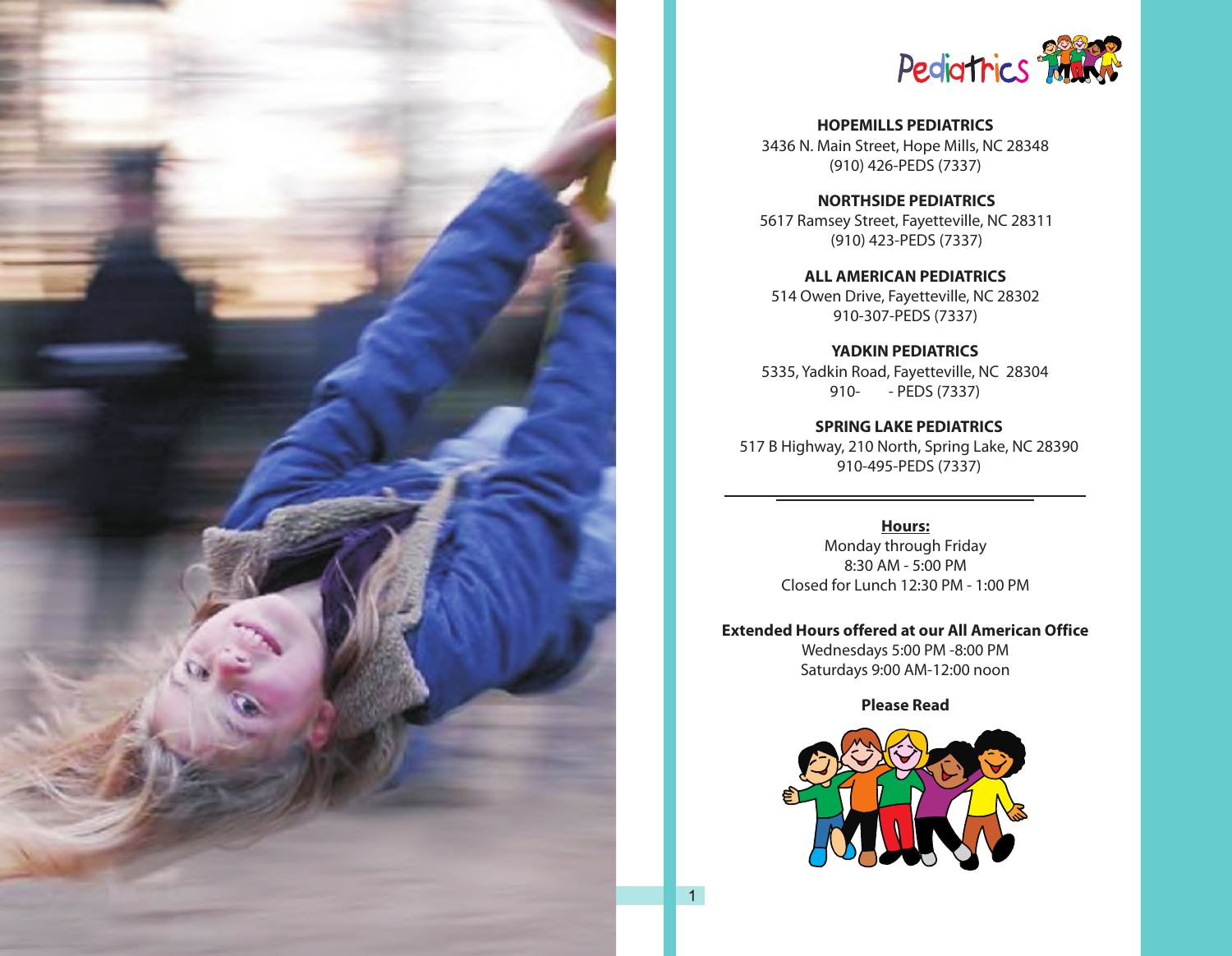



**Ashok Jain, MD, FAAP, FACPE Jose Buenaseda, MD, FAAP Leamor Buenaseda, MD, FAAP Gauri Dalvi, MD, PhD, FAAP Radha Burri, MD, FAAP Arathi Shah, MD, FAAP Yetunde Adesanya, MD Jimmie Shuler, MD Mytrang Dang, PA-C Jennifer Wiles, PA-C**

**CARING FOR YOUR NEW BABY Patient Information Guide**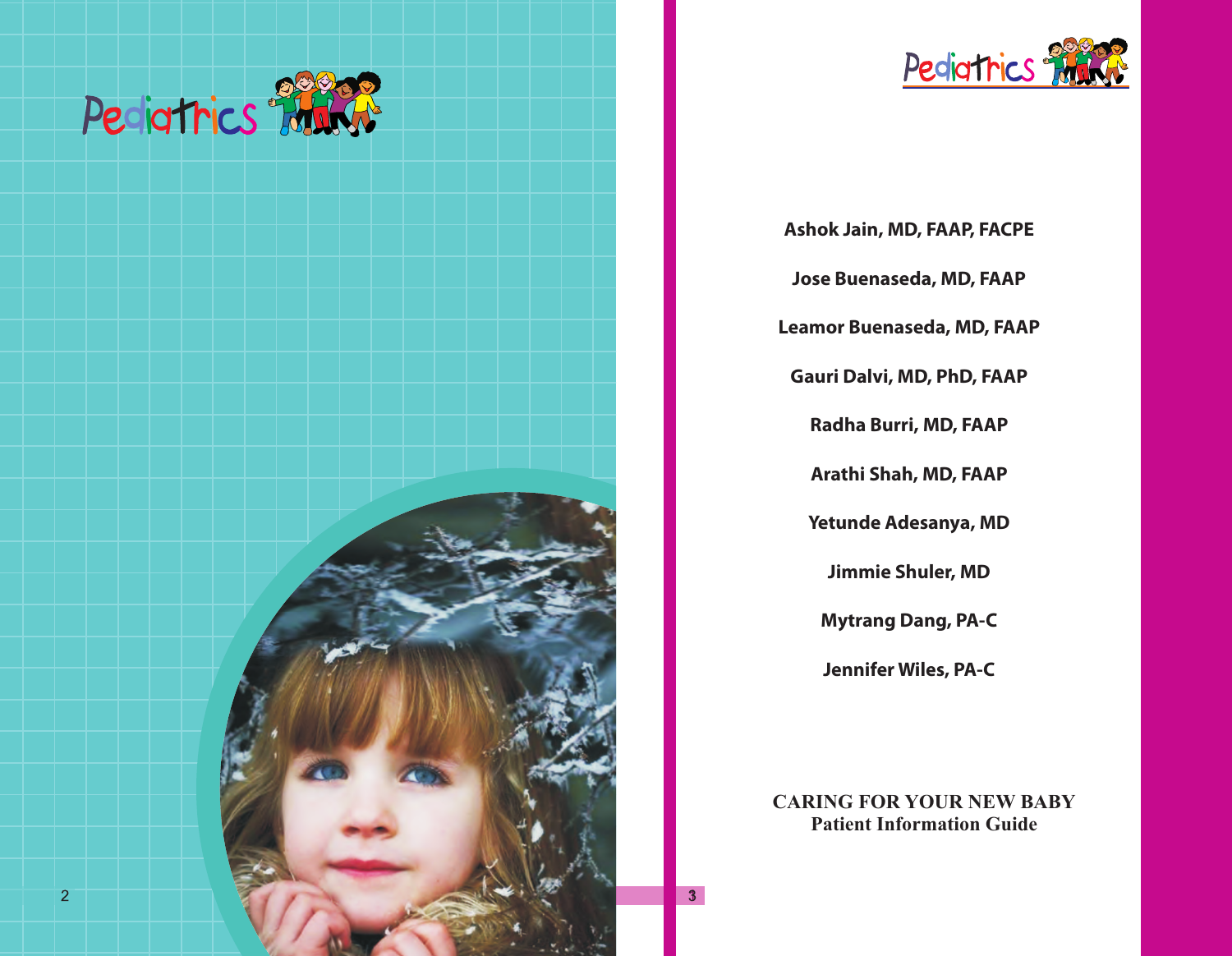

# Instructions for Baby who weighs **pounds ounces** and is \_\_\_\_\_\_\_ inches long.

Breast feeding is always recommended for babies. Recommended formulas:

- ( ) Enfamil with Iron/Similac Advance
- ( ) Lacto free In Lactose Intolerance
- ( ) Enfamil Gentleease/Similac sensitive- fussiness/gassiness
- ( ) ProSobee/Isomil Soy Formula
- ( ) Nutramigen/Alimentum For patients with milk intolerance or milk-protein sensitivity.

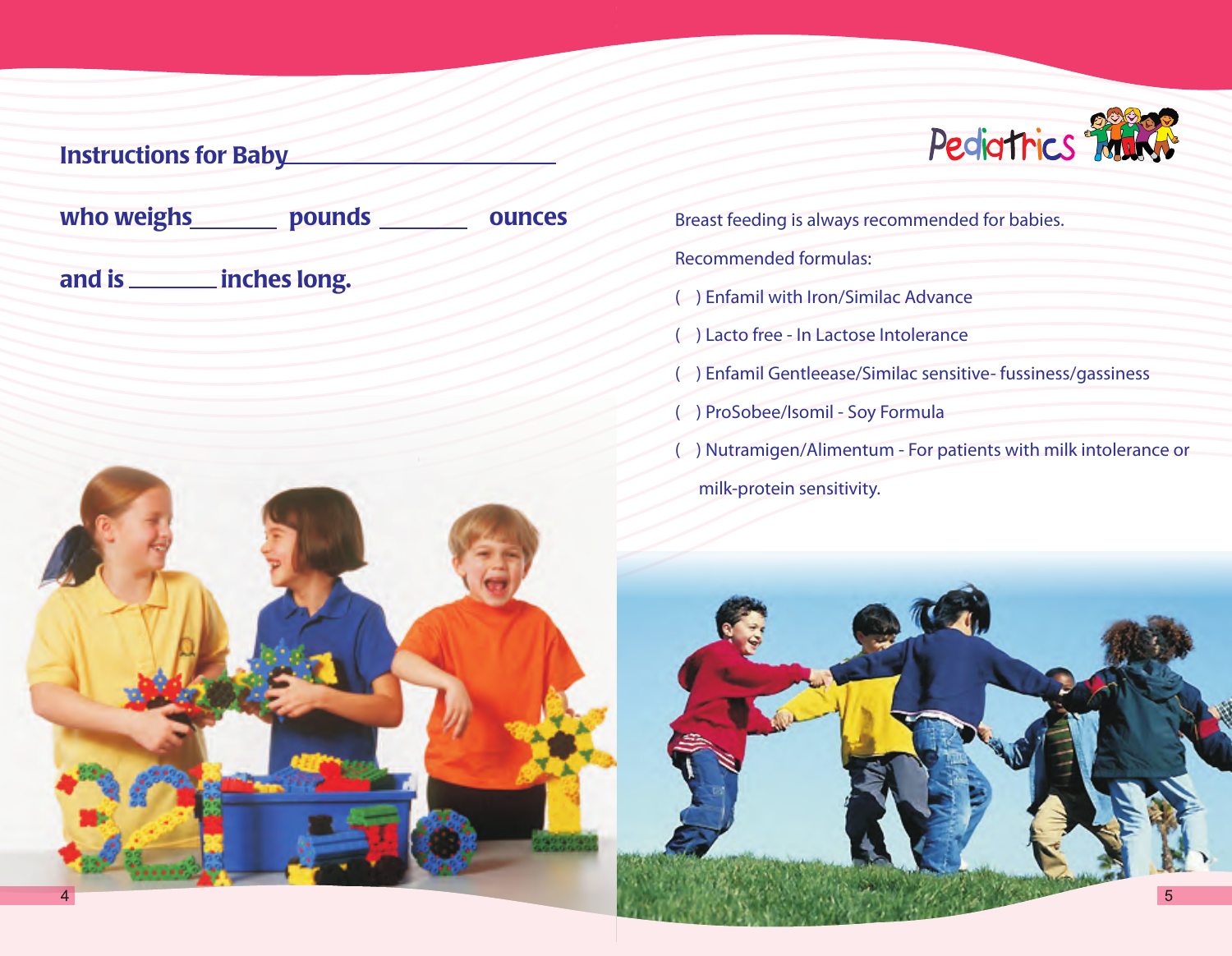







# SCHEDULE OF VISITS

| <b>DATES OF VISIT</b> | <b>IMMUNIZATION SCHEDULE</b>                  |
|-----------------------|-----------------------------------------------|
| 1 week                | Check-up                                      |
| 2 weeks               | Check-up                                      |
| 1 month               | Check-up                                      |
| 2 months              | DTaP, IPV, Hepatitis B, Prevnar, Hib, Rotateq |
| 4 months              | DTaP, IPV, Hepatitis B, Prevnar, Hib, Rotateq |
| 6 months              | DTaP, IPV, Hepatitis B, Prevnar, Rotateq      |
| 9 months              | Physical                                      |
| 12 months             | MMR, Varicella, Prevnar, Hepatitis A          |
| 15 months             | DTaP, Hib                                     |
| 18 months             | <b>Hepatitis A</b>                            |
| 2 years               | Yearly physical                               |
| 3 years               | <b>Yearly physical</b>                        |
| 4 years               | MMR, Varicella, IPV, DTaP                     |
| 5-10 years            | Yearly physical                               |
| 11 years              | Gardasil, Tdap                                |
| $12-18$ years         | <b>Yearly physical</b>                        |

 $\overline{7}$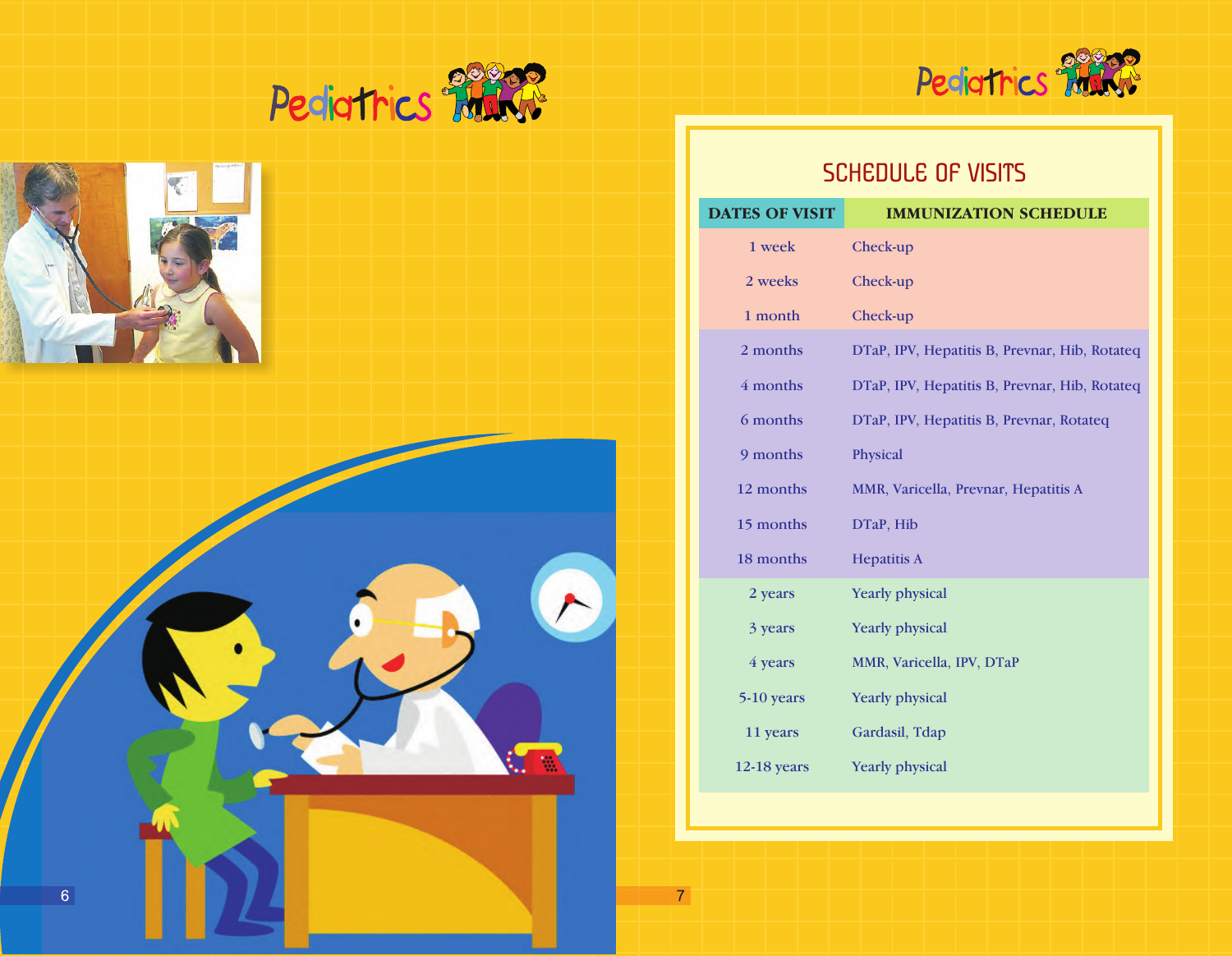



C ongratulations! The arrival of a new baby is an exciting event for parents. Inexperience, lack of knowledge and pressure from outside sources such as relatives and neighbors can make the adjustment difficult for new parents. Because the new baby also has many adjustments to make, you can help your baby most by providing a stable, happy atmosphere, free from emotional tension.

As your baby's pediatrician, it is our goal to assist you in providing your baby a healthy and happy start to life. After one of our provider's has thoroughly examined your baby, we will discuss with you any problems, if any, that may arise with him. Please review the instructions in this booklet. Your child is an individual from the day they are born. Adapt these instructions to your baby. We will be happy to give you guidance and answer your questions by phone and during your visits to the office.





# **TELEPHONE CALLS**

Many minor problems that may arise can be solved by calling the office and talking with our nurse. They will, if necessary, consult us or have one of us return your call. Whenever possible, please make these calls during office hours.

### **OFFICE VISITS**

After leaving the hospital, your baby should have his weight checked at 2 weeks of age. The office is run on an appointment system, so you should call for an appointment soon after you get home. This should prevent long waits for you and your baby. We also offer extended hours at our All American office for emergencies and urgent **FEES** care only.

Please feel free to discuss fees with us at any time. Should you have a question about the fees or the statement, please do not hesitate to ask. We try to minimize the cost of billing, so please pay your bill with cash or check when the child is seen. Please ask to speak with an office manager, should there be a need.

# **SUDDEN ILLNESSES & EMERGENCIES**

If an emergency should arise please call 911. Emergencies are considered to be those conditions that are life threatening, loss of consciousness, severe bleeding, seizures etc. In case of minor emergencies like lacerations, cuts, mild fractures, sprains, etc. please call our office for instructions. When the office is closed, your call will be answered by our answering service, which is staffed by trained nurses and if required, they will help you reach us.



**CALL U** 

**WE ARE GLAD TO HELP**